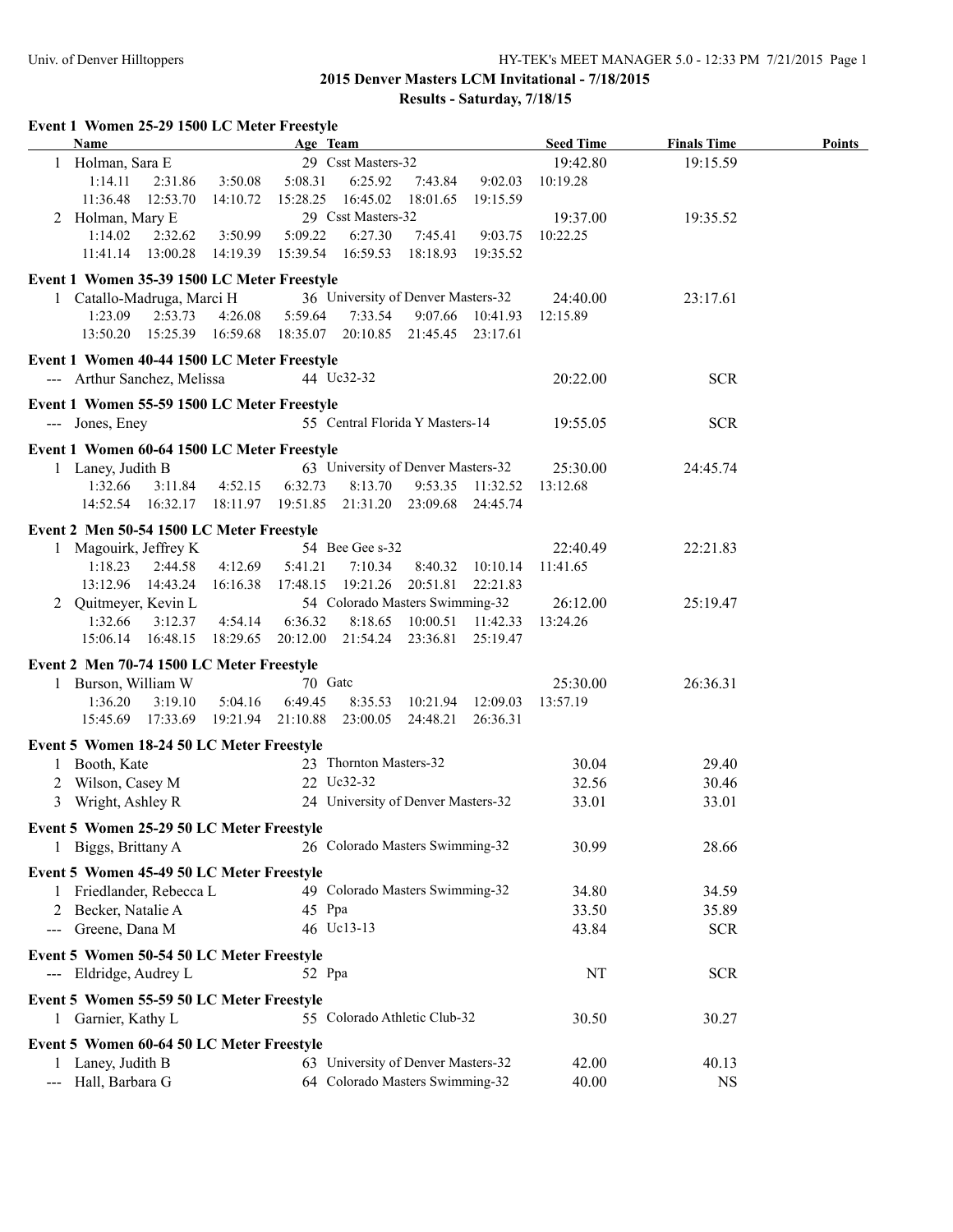| Event 5 Women 75-79 50 LC Meter Freestyle     |                                    |         |            |
|-----------------------------------------------|------------------------------------|---------|------------|
| --- Oberg, Jane G                             | 78 University of Denver Masters-32 | 44.50   | <b>SCR</b> |
| Event 6 Men 18-24 50 LC Meter Freestyle       |                                    |         |            |
| Kealiher, AJ<br>1                             | 20 Usms One Event Registration     | 25.60   | 25.79      |
| 2 Dullea, Connor R                            | 23 Uc32-32                         | 28.17   | 26.15      |
| Bierman, Max M<br>3                           | 24 Usms One Event Registration     | 28.00   | 26.50      |
| Fulcomer, Vance<br>4                          | 24 University of Denver Masters-32 | 29.00   | 29.02      |
| Event 6 Men 25-29 50 LC Meter Freestyle       |                                    |         |            |
| Anderson, Brian<br>1                          | 26 Usms One Event Registration     | 23.50   | 23.75      |
| Grosser, Jacob<br>2                           | 26 Ppa                             | 24.80   | 24.20      |
| 3<br>Taylor, Dylan                            | 28 University of Denver Masters-32 | 27.06   | 26.52      |
| Lee, Christopher J<br>4                       | 26 Uc32-32                         | 26.00   | 27.12      |
| 5<br>Feldman, Samuel A                        | 25 University of Denver Masters-32 | 28.00   | 28.91      |
| Event 6 Men 30-34 50 LC Meter Freestyle       |                                    |         |            |
| 1 Fabiano, Enrico                             | 30 Usms One Event Registration     | 35.00   | 29.59      |
| Bergford, Brian<br>2                          | 33 Thornton Masters-32             | 33.00   | 31.79      |
| Event 6 Men 45-49 50 LC Meter Freestyle       |                                    |         |            |
| Garland, Robert<br>1                          | 46 University of Denver Masters-32 | NT      | 27.66      |
| 2 Spence, Christopher M                       | 49 Uc32-32                         | 29.00   | 29.86      |
| Clare, Christopher R<br>3                     | 45 University of Denver Masters-32 | 32.57   | 30.53      |
| Cruz, Eduardo<br>4                            | 46 Thornton Masters-32             | 31.00   | 32.27      |
| Event 6 Men 50-54 50 LC Meter Freestyle       |                                    |         |            |
| Bingham, Frank A<br>1                         | 50 University of Denver Masters-32 | 31.00   | 30.86      |
| Thessin, Tyler<br>2                           | 50 Oregon Masters-37               | 31.98   | 31.47      |
| Event 6 Men 60-64 50 LC Meter Freestyle       |                                    |         |            |
| 1 Morrison, Jeffrey W                         | 60 Colorado Masters Swimming-32    | 33.00   | 33.43      |
| Event 6 Men 65-69 50 LC Meter Freestyle       |                                    |         |            |
| Abbott, William A<br>$\mathbf{1}$             | 69 Colorado Masters Swimming-32    | 34.30   | 33.17      |
| 2 Vaughan, James M                            | 69 University of Denver Masters-32 | 35.56   | 34.51      |
|                                               |                                    |         |            |
| Event 6 Men 70-74 50 LC Meter Freestyle       | 70 University of Denver Masters-32 | 34.00   | 35.73      |
| Gleser, Robert A<br>1<br>Molnar, Ronald A     | 73 Fort Collins Area Swim Team-32  | 37.01   | 36.18      |
| 2                                             |                                    |         |            |
| Event 6 Men 75-79 50 LC Meter Freestyle       |                                    |         |            |
| 1 Plummer, Mark A                             | 79 Colorado Masters Swimming-32    | 41.88   | 43.08      |
| Event 7 Women 45-49 100 LC Meter Breaststroke |                                    |         |            |
| 1 Greene, Dana M                              | 46 Uc13-13                         | 2:00.37 | 2:11.32    |
| Event 7 Women 50-54 100 LC Meter Breaststroke |                                    |         |            |
| 1 Eldridge, Audrey L                          | 52 Ppa                             | 1:45.23 | 1:45.95    |
| Event 8 Men 18-24 100 LC Meter Breaststroke   |                                    |         |            |
| 1 Kealiher, AJ                                | 20 Usms One Event Registration     | 1:13.55 | 1:13.22    |
| 2 Fulcomer, Vance                             | 24 University of Denver Masters-32 | 1:22.00 | 1:27.36    |
| Event 8 Men 25-29 100 LC Meter Breaststroke   |                                    |         |            |
| Ganiyev, Doston<br>1                          | 28 University of Denver Masters-32 | 1:25.00 | 1:22.51    |
|                                               |                                    |         |            |
| Event 8 Men 45-49 100 LC Meter Breaststroke   |                                    |         |            |
| Grotke, Greg                                  | 47 Colorado Masters Swimming-32    | 1:16.00 | 1:21.14    |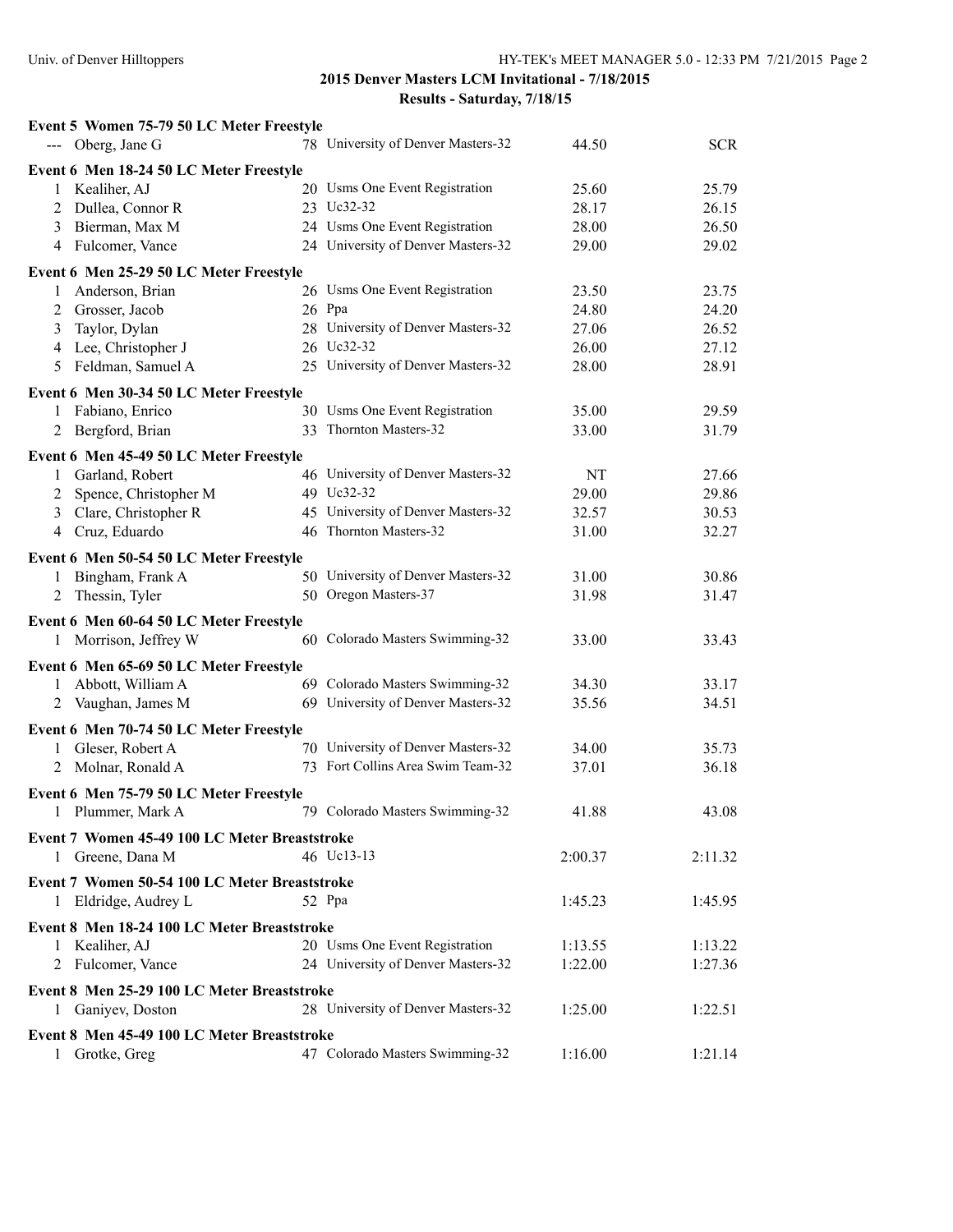| Event 8 Men 50-54 100 LC Meter Breaststroke                  |                                    |         |         |
|--------------------------------------------------------------|------------------------------------|---------|---------|
| 1 Coveney, Christopher M                                     | 53 Lafayette Masters-32            | 1:11.84 | 1:10.96 |
| 2 Thessin, Tyler                                             | 50 Oregon Masters-37               | 1:26.66 | 1:27.73 |
| 3 Nielsen, Richard L                                         | 51 University of Denver Masters-32 | 1:30.00 | 1:31.55 |
| 4 Kostyrka, Joel R                                           | 54 Csst Masters-32                 | 2:07.00 | 2:06.22 |
| Event 8 Men 55-59 100 LC Meter Breaststroke                  |                                    |         |         |
| 1 Scott, Greg C                                              | 56 Colorado Masters Swimming-32    | 1:20.00 | 1:16.44 |
| Event 8 Men 60-64 100 LC Meter Breaststroke                  |                                    |         |         |
| 1 McAdam, Thomas                                             | 60 Usms One Event Registration     | 1:40.00 | 1:37.06 |
| 2 Parkinson, Bruce A                                         | 64 Fort Collins Area Swim Team-32  | 1:32.00 | 1:38.73 |
| 3 McDonough, Jim                                             | 60 Colorado Masters Swimming-32    | 1:49.06 | 1:48.53 |
| Event 9 Women 25-29 200 LC Meter Backstroke                  |                                    |         |         |
| 1 Holman, Sara E                                             | 29 Csst Masters-32                 | 2:49.55 | 2:51.76 |
| 1:24.88<br>2:51.76                                           |                                    |         |         |
| 2 Holman, Mary E                                             | 29 Csst Masters-32                 | 2:58.00 | 3:00.25 |
| 1:28.73<br>3:00.25                                           |                                    |         |         |
| Event 9 Women 45-49 200 LC Meter Backstroke                  |                                    |         |         |
| 1 Friedlander, Rebecca L                                     | 49 Colorado Masters Swimming-32    | 3:11.50 | 3:11.79 |
| 1:33.89<br>3:11.79                                           |                                    |         |         |
| Event 10 Men 40-44 200 LC Meter Backstroke                   |                                    |         |         |
| 1 Hatch, Eric                                                | 41 Colorado Masters Swimming-32    | 2:50.31 | 2:48.18 |
| 1:23.35<br>2:48.18                                           |                                    |         |         |
| Event 10 Men 45-49 200 LC Meter Backstroke                   |                                    |         |         |
| 1 Cruz, Eduardo                                              | 46 Thornton Masters-32             | 2:53.00 | 3:09.06 |
| 1:32.69<br>3:09.06                                           |                                    |         |         |
| Event 10 Men 50-54 200 LC Meter Backstroke                   |                                    |         |         |
| 1 Magouirk, Jeffrey K                                        | 54 Bee Gee s-32                    | 3:22.66 | 3:28.05 |
| 1:38.75<br>3:28.05                                           |                                    |         |         |
| Event 10 Men 55-59 200 LC Meter Backstroke                   |                                    |         |         |
| 1 Petersen, Craig                                            | 55 University of Denver Masters-32 | 2:34.98 | 2:30.23 |
| 2:30.23<br>1:13.24                                           |                                    |         |         |
| Event 10 Men 60-64 200 LC Meter Backstroke                   |                                    |         |         |
| Stanback, John<br>1                                          | 62 Fort Collins Area Swim Team-32  | 2:48.00 | 2:48.68 |
| 1:22.99<br>2:48.68                                           |                                    |         |         |
|                                                              |                                    |         |         |
| Event 10 Men 65-69 200 LC Meter Backstroke<br>1 Carney, Kent | 68 Ever                            |         | 3:05.24 |
| 1:28.83<br>3:05.24                                           |                                    | 3:10.00 |         |
|                                                              |                                    |         |         |
| Event 10 Men 70-74 200 LC Meter Backstroke                   |                                    |         |         |
| 1 Molnar, Ronald A<br>1:41.76                                | 73 Fort Collins Area Swim Team-32  | 3:20.01 | 3:26.84 |
| 3:26.84                                                      |                                    |         |         |
| Event 11 Women 18-24 100 LC Meter Butterfly                  |                                    |         |         |
| 1 Booth, Kate                                                | 23 Thornton Masters-32             | 1:15.04 | 1:16.78 |
| Event 11 Women 50-54 100 LC Meter Butterfly                  |                                    |         |         |
| 1 Meyer, Andrea                                              | 52 Colorado Masters Swimming-32    | 1:54.33 | 1:56.48 |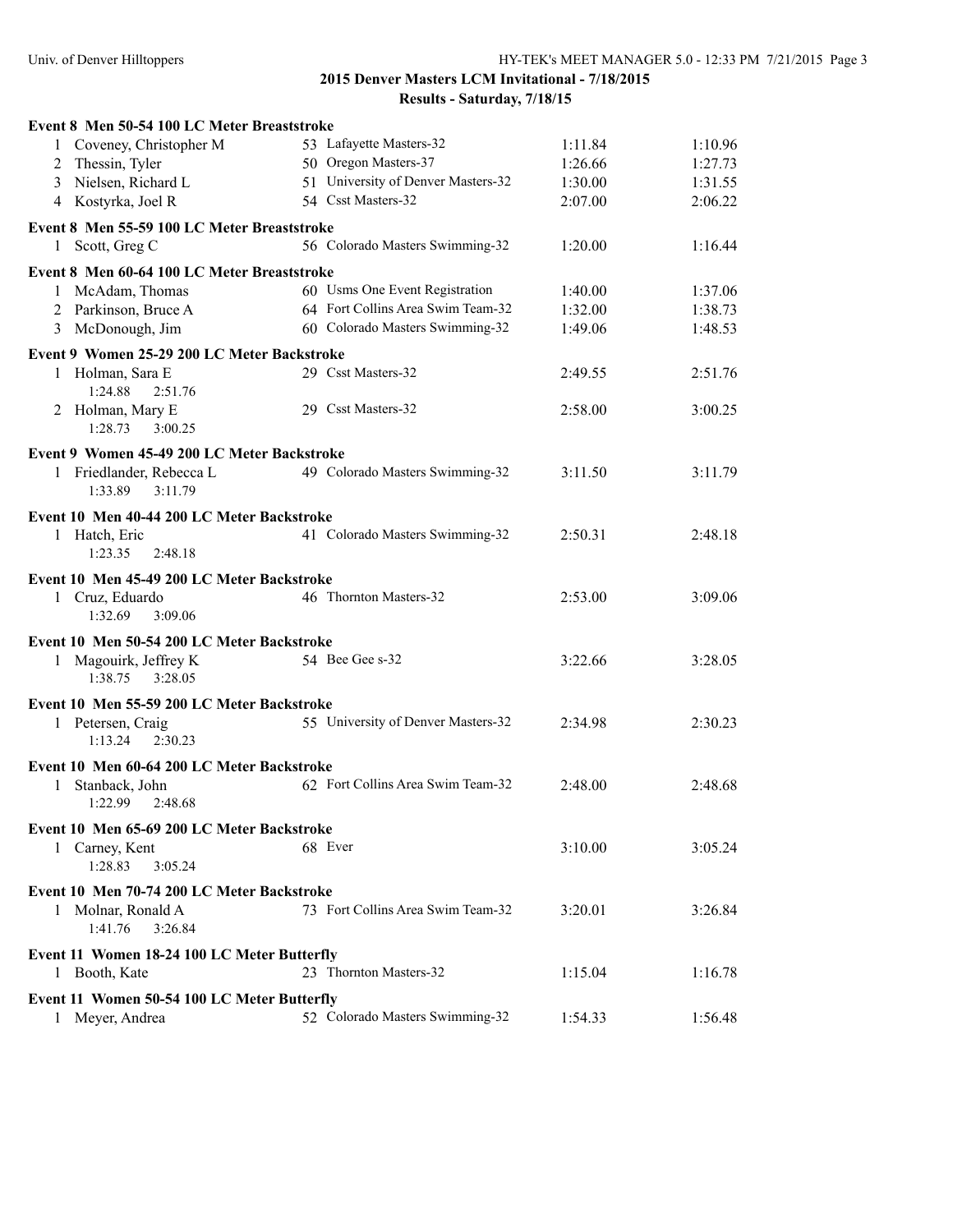| Event 12 Men 18-24 100 LC Meter Butterfly   |                                    |         |           |
|---------------------------------------------|------------------------------------|---------|-----------|
| 1 Bierman, Max M                            | 24 Usms One Event Registration     | 1:15.00 | 1:05.15   |
| Event 12 Men 25-29 100 LC Meter Butterfly   |                                    |         |           |
| 1 Grosser, Jacob                            | 26 Ppa                             | 1:00.44 | 58.93     |
| 2 Lee, Christopher J                        | 26 Uc32-32                         | 1:05.50 | 1:10.49   |
| 3 Ganiyev, Doston                           | 28 University of Denver Masters-32 | 1:11.00 | 1:11.15   |
| 4 Feldman, Samuel A                         | 25 University of Denver Masters-32 | 1:10.00 | 1:18.85   |
| Event 12 Men 45-49 100 LC Meter Butterfly   |                                    |         |           |
| 1 Garland, Robert                           | 46 University of Denver Masters-32 | NT      | 1:08.44   |
| Event 12 Men 55-59 100 LC Meter Butterfly   |                                    |         |           |
| 1 Orten, Frank                              | 56 University of Denver Masters-32 | NT      | 1:18.69   |
| Event 12 Men 70-74 100 LC Meter Butterfly   |                                    |         |           |
| 1 Abrahams, Richard T                       | 70 Colorado Masters Swimming-32    | 1:15.00 | 1:14.14   |
| Event 13 Women 18-24 50 LC Meter Backstroke |                                    |         |           |
| 1 Wright, Ashley R                          | 24 University of Denver Masters-32 | 39.79   | 38.26     |
| Event 13 Women 25-29 50 LC Meter Backstroke |                                    |         |           |
| 1 Biggs, Brittany A                         | 26 Colorado Masters Swimming-32    | 36.77   | 33.57     |
|                                             |                                    |         |           |
| Event 13 Women 50-54 50 LC Meter Backstroke |                                    |         |           |
| 1 Eldridge, Audrey L                        | 52 Ppa                             | 46.12   | 44.02     |
| Event 13 Women 60-64 50 LC Meter Backstroke |                                    |         |           |
| --- Hall, Barbara G                         | 64 Colorado Masters Swimming-32    | 48.00   | <b>NS</b> |
| Event 13 Women 75-79 50 LC Meter Backstroke |                                    |         |           |
| 1 Oberg, Jane G                             | 78 University of Denver Masters-32 | 49.20   | 58.35     |
| Event 14 Men 18-24 50 LC Meter Backstroke   |                                    |         |           |
| 1 Dullea, Connor R                          | 23 Uc32-32                         | 34.17   | 32.32     |
| Event 14 Men 30-34 50 LC Meter Backstroke   |                                    |         |           |
|                                             |                                    |         |           |
|                                             | 33 Thornton Masters-32             |         |           |
| 1 Bergford, Brian                           |                                    | 40.00   | 36.96     |
| Event 14 Men 45-49 50 LC Meter Backstroke   |                                    |         |           |
| 1 Clare, Christopher R                      | 45 University of Denver Masters-32 | 36.34   | 36.23     |
| Event 14 Men 50-54 50 LC Meter Backstroke   |                                    |         |           |
| 1 Nielsen, Richard L                        | 51 University of Denver Masters-32 | 43.70   | 43.12     |
| Kostyrka, Joel R<br>2                       | 54 Csst Masters-32                 | 55.00   | 57.59     |
| Event 14 Men 60-64 50 LC Meter Backstroke   |                                    |         |           |
| Stanback, John<br>1                         | 62 Fort Collins Area Swim Team-32  | 35.60   | 35.45     |
| McAdam, Thomas<br>2                         | 60 Usms One Event Registration     | 46.00   | 43.15     |
| Morrison, Jeffrey W<br>3                    | 60 Colorado Masters Swimming-32    | 44.00   | 44.33     |
| Event 14 Men 65-69 50 LC Meter Backstroke   |                                    |         |           |
| Vaughan, James M<br>1                       | 69 University of Denver Masters-32 | 52.35   | 51.37     |
| Event 14 Men 70-74 50 LC Meter Backstroke   |                                    |         |           |
| 1 Gleser, Robert A                          | 70 University of Denver Masters-32 | 50.00   | 45.64     |
| Event 14 Men 75-79 50 LC Meter Backstroke   |                                    |         |           |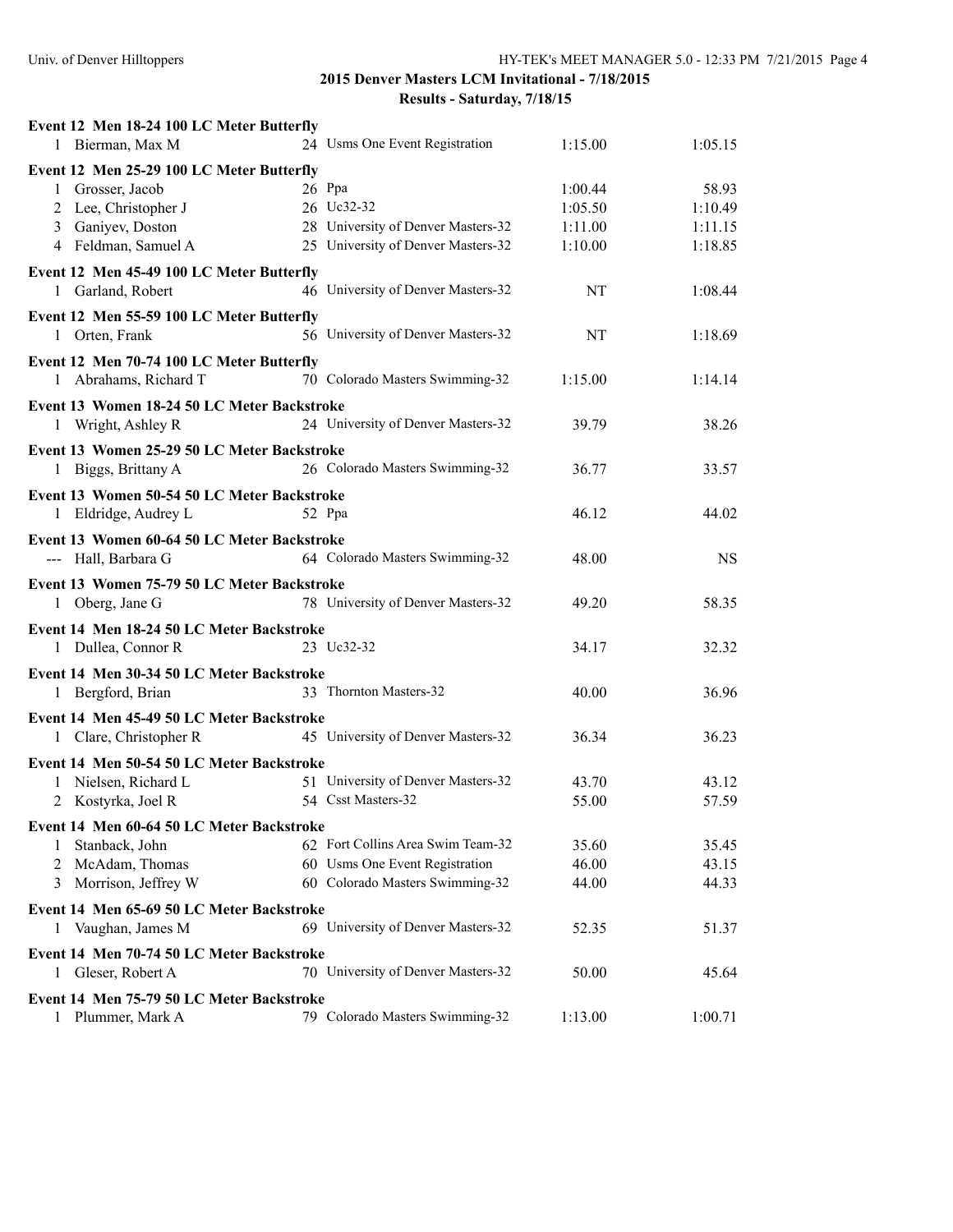| Event 15 Women 40-44 400 LC Meter IM                              |                                            |         |            |
|-------------------------------------------------------------------|--------------------------------------------|---------|------------|
| 1 Melrose, Heather M<br>1:55.56<br>3:52.76<br>5:52.74             | 42 Colorado Masters Swimming-32<br>7:30.26 | 7:14.81 | 7:30.26    |
| Event 15 Women 50-54 400 LC Meter IM                              |                                            |         |            |
| 1 Meyer, Andrea                                                   | 52 Colorado Masters Swimming-32            | 8:31.78 | 8:46.31    |
| 2:03.58<br>4:18.08                                                | 6:45.69<br>8:46.31                         |         |            |
| Event 16 Men 45-49 400 LC Meter IM                                |                                            |         |            |
| 1 Cruz, Eduardo                                                   | 46 Thornton Masters-32                     | 6:20.00 | 6:56.65    |
| 1:42.40<br>$3:33.08$ $5:27.22$                                    | 6:56.65                                    |         |            |
| Event 16 Men 50-54 400 LC Meter IM                                |                                            |         |            |
| 1 Jimenez, Ignacio                                                | 50 Colorado Masters Swimming-32            | 5:25.00 | 5:19.34    |
| $1:11.77$ $2:34.35$ $4:05.62$                                     | 5:19.34                                    |         |            |
|                                                                   |                                            |         |            |
| Event 16 Men 55-59 400 LC Meter IM                                |                                            |         |            |
| --- Louie, Jamie                                                  | 58 Csst Masters-32                         | 6:10.00 | <b>NS</b>  |
| Event 18 Women 18-24 200 LC Meter Freestyle                       |                                            |         |            |
| --- Wright, Ashley R                                              | 24 University of Denver Masters-32         | 2:50.54 | <b>SCR</b> |
| Event 18 Women 25-29 200 LC Meter Freestyle                       |                                            |         |            |
| 1 Holman, Sara E                                                  | 29 Csst Masters-32                         | 2:26.97 | 2:27.43    |
| 1:12.01<br>2:27.43                                                |                                            |         |            |
| 2 Holman, Mary E                                                  | 29 Csst Masters-32                         | 2:26.00 | 2:28.64    |
| 1:12.78<br>2:28.64                                                |                                            |         |            |
|                                                                   |                                            |         |            |
| Event 18 Women 45-49 200 LC Meter Freestyle<br>--- Greene, Dana M | 46 Uc13-13                                 | 3:23.74 | <b>NS</b>  |
|                                                                   |                                            |         |            |
|                                                                   |                                            |         |            |
| Event 18 Women 55-59 200 LC Meter Freestyle                       |                                            |         |            |
| 1 Garnier, Kathy L                                                | 55 Colorado Athletic Club-32               | 2:35.00 | 3:01.45    |
| 1:14.51<br>2:32.90<br>3:01.45                                     |                                            |         |            |
| Event 18 Women 60-64 200 LC Meter Freestyle                       |                                            |         |            |
| 1 Laney, Judith B                                                 | 63 University of Denver Masters-32         | 3:10.00 | 3:49.21    |
| 1:31.03<br>3:49.21                                                |                                            |         |            |
|                                                                   |                                            |         |            |
| Event 19 Men 25-29 200 LC Meter Freestyle                         | $26$ Ppa                                   | 2:08.00 | 2:10.37    |
| 1 Grosser, Jacob<br>1:02.84<br>2:10.37                            |                                            |         |            |
|                                                                   |                                            |         |            |
| Event 19 Men 30-34 200 LC Meter Freestyle                         |                                            |         |            |
| 1 Fabiano, Enrico                                                 | 30 Usms One Event Registration             | 2:45.00 | 2:34.24    |
| 1:11.28<br>2:34.24                                                |                                            |         |            |
| Event 19 Men 40-44 200 LC Meter Freestyle                         |                                            |         |            |
| 1 Hatch, Eric                                                     | 41 Colorado Masters Swimming-32            | 2:32.82 | 2:32.73    |
| 1:14.77<br>2:32.73                                                |                                            |         |            |
| Event 19 Men 50-54 200 LC Meter Freestyle                         |                                            |         |            |
| 1 Bingham, Frank A                                                | 50 University of Denver Masters-32         | 2:41.00 | 2:42.95    |
| 1:15.57<br>2:42.95                                                |                                            |         |            |
| 2 Kostyrka, Joel R                                                | 54 Csst Masters-32                         | 3:40.00 | 3:39.36    |
| 1:45.68<br>3:39.36                                                |                                            |         |            |
| Event 19 Men 55-59 200 LC Meter Freestyle                         |                                            |         |            |
| Scott, Greg C<br>1<br>1:06.04<br>2:16.15                          | 56 Colorado Masters Swimming-32            | 2:20.00 | 2:16.15    |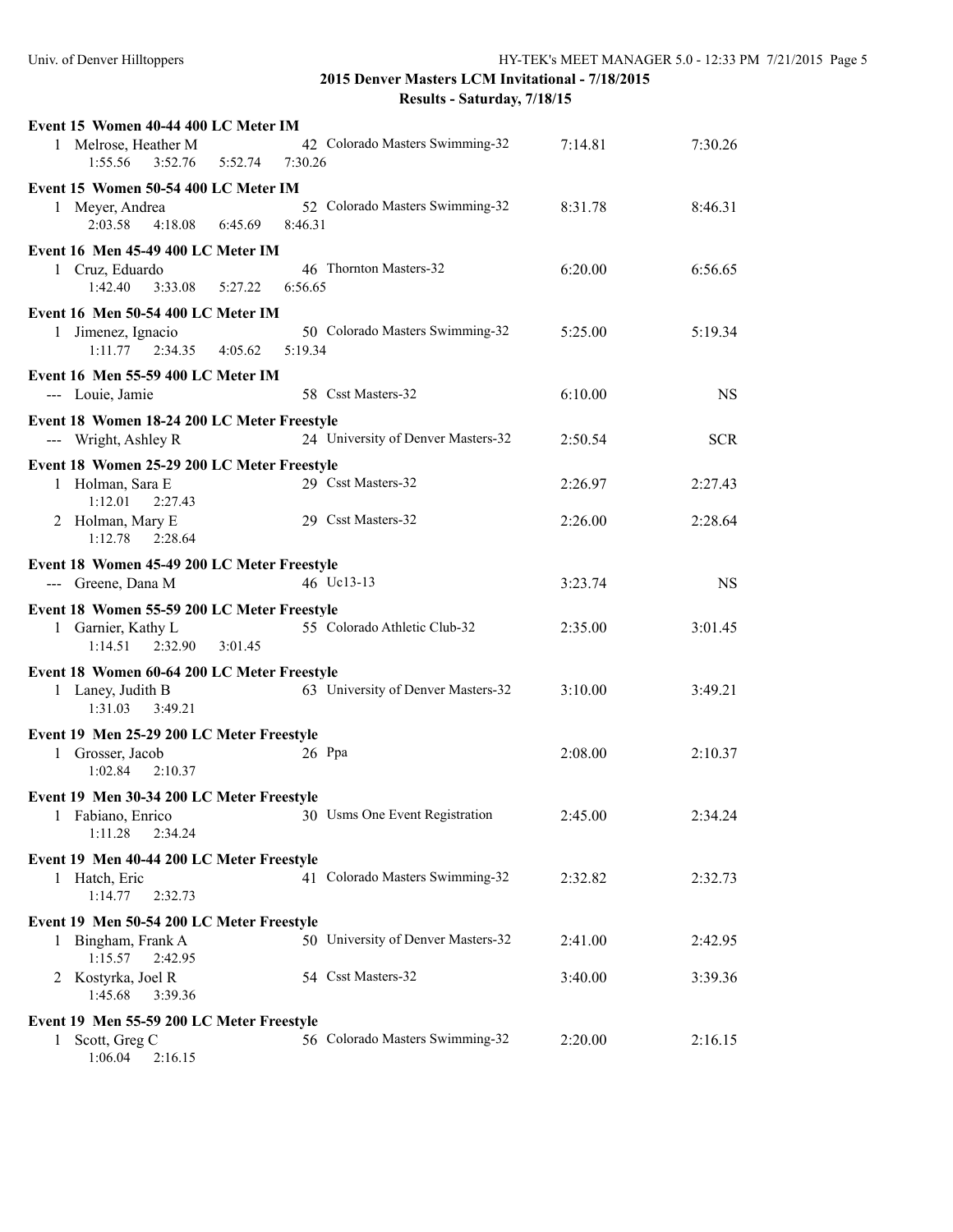|  | ults - Saturday, 7/18/15 |  |  |  |  |
|--|--------------------------|--|--|--|--|
|--|--------------------------|--|--|--|--|

|              | (Event 19 Men 55-59 200 LC Meter Freestyle)   |                                    |         |           |
|--------------|-----------------------------------------------|------------------------------------|---------|-----------|
|              | 2 Petersen, Craig<br>1:05.01<br>2:16.43       | 55 University of Denver Masters-32 | 2:19.36 | 2:16.43   |
|              | --- Orten, Frank                              | 56 University of Denver Masters-32 | NT      | <b>NS</b> |
|              | Event 19 Men 60-64 200 LC Meter Freestyle     |                                    |         |           |
|              | 1 Morrison, Jeffrey W<br>1:25.75<br>2:57.94   | 60 Colorado Masters Swimming-32    | 3:03.00 | 2:57.94   |
|              | 2 Parkinson, Bruce A<br>1:26.89<br>2:58.03    | 64 Fort Collins Area Swim Team-32  | 2:45.00 | 2:58.03   |
|              | Event 19 Men 70-74 200 LC Meter Freestyle     |                                    |         |           |
|              | 1 Gleser, Robert A<br>1:28.60<br>2:58.74      | 70 University of Denver Masters-32 | 2:50.00 | 2:58.74   |
|              | 2 Burson, William W<br>3:08.45<br>1:31.52     | 70 Gatc                            | 3:10.00 | 3:08.45   |
|              | Event 20 Women 18-24 50 LC Meter Breaststroke |                                    |         |           |
|              | 1 Wilson, Casey M                             | 22 Uc32-32                         | 38.48   | 39.31     |
|              | Event 20 Women 25-29 50 LC Meter Breaststroke |                                    |         |           |
|              | 1 Johnson, Lisa N                             | 26 University of Denver Masters-32 | 59.00   | 46.58     |
|              | Event 20 Women 45-49 50 LC Meter Breaststroke |                                    |         |           |
|              | 1 Greene, Dana M                              | 46 Uc13-13                         | 46.38   | 57.24     |
|              | Event 20 Women 50-54 50 LC Meter Breaststroke |                                    |         |           |
|              | 1 Eldridge, Audrey L                          | 52 Ppa                             | 50.03   | 48.95     |
|              | Event 20 Women 60-64 50 LC Meter Breaststroke |                                    |         |           |
|              | --- Hall, Barbara G                           | 64 Colorado Masters Swimming-32    | 52.00   | <b>NS</b> |
|              | Event 21 Men 18-24 50 LC Meter Breaststroke   |                                    |         |           |
|              | 1 Fulcomer, Vance                             | 24 University of Denver Masters-32 | 36.00   | 36.37     |
|              | 2 Dullea, Connor R                            | 23 Uc32-32                         | 40.17   | 38.99     |
|              | Event 21 Men 25-29 50 LC Meter Breaststroke   |                                    |         |           |
|              | 1 Lee, Christopher J                          | 26 Uc32-32                         | 31.50   | 34.87     |
| 2            | Taylor, Dylan                                 | 28 University of Denver Masters-32 | 34.24   | 35.18     |
| 3            | Ganiyev, Doston                               | 28 University of Denver Masters-32 | 38.00   | 36.45     |
|              | Event 21 Men 30-34 50 LC Meter Breaststroke   |                                    |         |           |
|              | 1 Bergford, Brian                             | 33 Thornton Masters-32             | 41.00   | 39.00     |
|              | Event 21 Men 45-49 50 LC Meter Breaststroke   |                                    |         |           |
|              | 1 Grotke, Greg                                | 47 Colorado Masters Swimming-32    | 34.00   | 34.87     |
| 2            | Clare, Christopher R                          | 45 University of Denver Masters-32 | 40.00   | 39.41     |
|              | Event 21 Men 50-54 50 LC Meter Breaststroke   |                                    |         |           |
| 1            | Coveney, Christopher M                        | 53 Lafayette Masters-32            | 32.48   | 32.15     |
| 2            | Thessin, Tyler                                | 50 Oregon Masters-37               | 37.59   | 38.14     |
| 3            | Nielsen, Richard L                            | 51 University of Denver Masters-32 | 43.60   | 43.19     |
|              | Event 21 Men 60-64 50 LC Meter Breaststroke   |                                    |         |           |
| 1            | McAdam, Thomas                                | 60 Usms One Event Registration     | 43.00   | 42.86     |
|              | Event 22 Women 40-44 200 LC Meter Butterfly   |                                    |         |           |
| $\mathbf{1}$ | Melrose, Heather M<br>1:59.71<br>4:11.64      | 42 Colorado Masters Swimming-32    | 4:10.00 | 4:11.64   |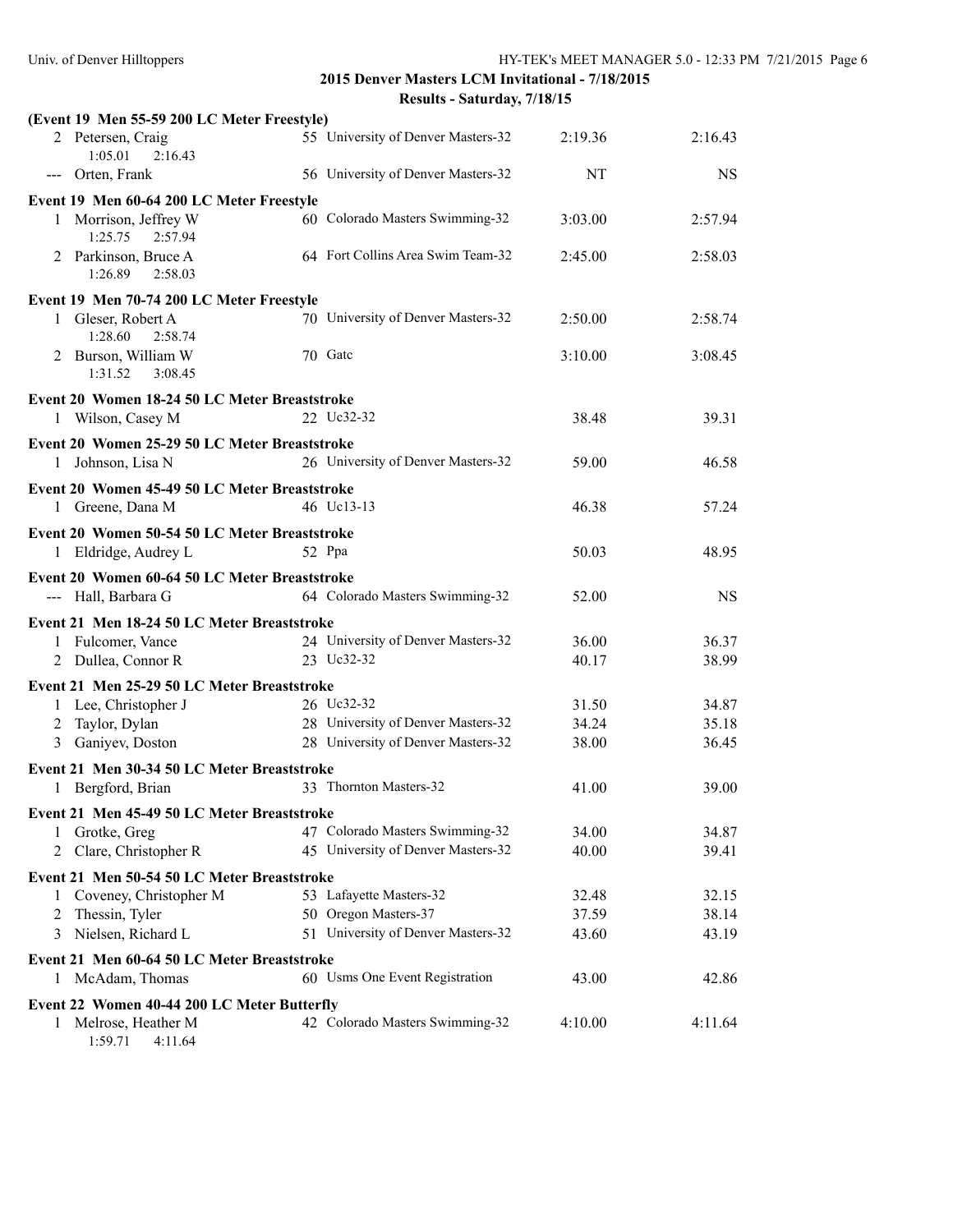| Event 22 Women 50-54 200 LC Meter Butterfly                         |                                    |         |            |
|---------------------------------------------------------------------|------------------------------------|---------|------------|
| 1 Meyer, Andrea<br>2:09.43<br>4:31.55                               | 52 Colorado Masters Swimming-32    | 4:11.38 | 4:31.55    |
| Event 24 Women 18-24 100 LC Meter Backstroke                        |                                    |         |            |
| 1 Wright, Ashley R                                                  | 24 University of Denver Masters-32 | NT      | 1:25.56    |
| Event 24 Women 25-29 100 LC Meter Backstroke                        |                                    |         |            |
| 1 Biggs, Brittany A                                                 | 26 Colorado Masters Swimming-32    | 1:21.22 | 1:16.87    |
| 2 Holman, Sara E                                                    | 29 Csst Masters-32                 | 1:20.00 | 1:21.52    |
| 3 Holman, Mary E                                                    | 29 Csst Masters-32                 | 1:25.00 | 1:26.07    |
| Event 24 Women 50-54 100 LC Meter Backstroke                        |                                    |         |            |
| 1 Meyer, Andrea                                                     | 52 Colorado Masters Swimming-32    | 1:51.92 | 2:10.69    |
|                                                                     |                                    |         |            |
| Event 24 Women 75-79 100 LC Meter Backstroke                        | 78 University of Denver Masters-32 | 2:03.50 | 2:07.99    |
| 1 Oberg, Jane G                                                     |                                    |         |            |
| Event 25 Men 18-24 100 LC Meter Backstroke                          |                                    |         |            |
| 1 Bierman, Max M                                                    | 24 Usms One Event Registration     | 1:20.00 | 1:11.87    |
| Event 25 Men 45-49 100 LC Meter Backstroke                          |                                    |         |            |
| 1 Cruz, Eduardo                                                     | 46 Thornton Masters-32             | 1:23.00 | 1:24.75    |
| Event 25 Men 60-64 100 LC Meter Backstroke                          |                                    |         |            |
| 1 Stanback, John                                                    | 62 Fort Collins Area Swim Team-32  | 1:18.00 | 1:18.41    |
| 2 McAdam, Thomas                                                    | 60 Usms One Event Registration     | 1:38.00 | 1:41.79    |
| 3 McDonough, Jim                                                    | 60 Colorado Masters Swimming-32    | 1:58.10 | 1:50.48    |
| Event 25 Men 75-79 100 LC Meter Backstroke                          |                                    |         |            |
| 1 Plummer, Mark A                                                   | 79 Colorado Masters Swimming-32    | 2:31.50 | 2:07.63    |
|                                                                     |                                    |         |            |
| Event 26 Women 18-24 400 LC Meter Freestyle<br>--- Wright, Ashley R | 24 University of Denver Masters-32 | NT      | <b>NS</b>  |
|                                                                     |                                    |         |            |
| Event 26 Women 35-39 400 LC Meter Freestyle                         |                                    |         |            |
| 1 Catallo-Madruga, Marci H                                          | 36 University of Denver Masters-32 | 6:04.00 | 6:00.02    |
| 2:55.36<br>1:23.62<br>4:28.17 6:00.02                               |                                    |         |            |
| Event 26 Women 60-64 400 LC Meter Freestyle                         |                                    |         |            |
| 1 Laney, Judith B                                                   | 63 University of Denver Masters-32 | 6:45.00 | 6:32.50    |
| 1:34.71<br>$3:14.95$ $4:54.45$                                      | 6:32.50                            |         |            |
| Event 27 Men 50-54 400 LC Meter Freestyle                           |                                    |         |            |
| 1 Quitmeyer, Kevin L                                                | 54 Colorado Masters Swimming-32    | 6:18.11 | 6:35.01    |
| 1:33.10<br>3:13.85<br>4:55.80                                       | 6:35.01                            |         |            |
| --- Magouirk, Jeffrey K                                             | 54 Bee Gee s-32                    | 5:36.42 | <b>SCR</b> |
| Event 27 Men 55-59 400 LC Meter Freestyle                           |                                    |         |            |
| 1 Louie, Jamie                                                      | 58 Csst Masters-32                 | NT      | 6:20.98    |
| Event 27 Men 70-74 400 LC Meter Freestyle                           |                                    |         |            |
| --- Gleser, Robert A                                                | 70 University of Denver Masters-32 | 6:00.00 | NS         |
| Event 29 Women 18-24 200 LC Meter IM                                |                                    |         |            |
|                                                                     |                                    |         |            |
| Wright, Ashley R<br>1                                               | 24 University of Denver Masters-32 | 3:20.54 | 3:17.34    |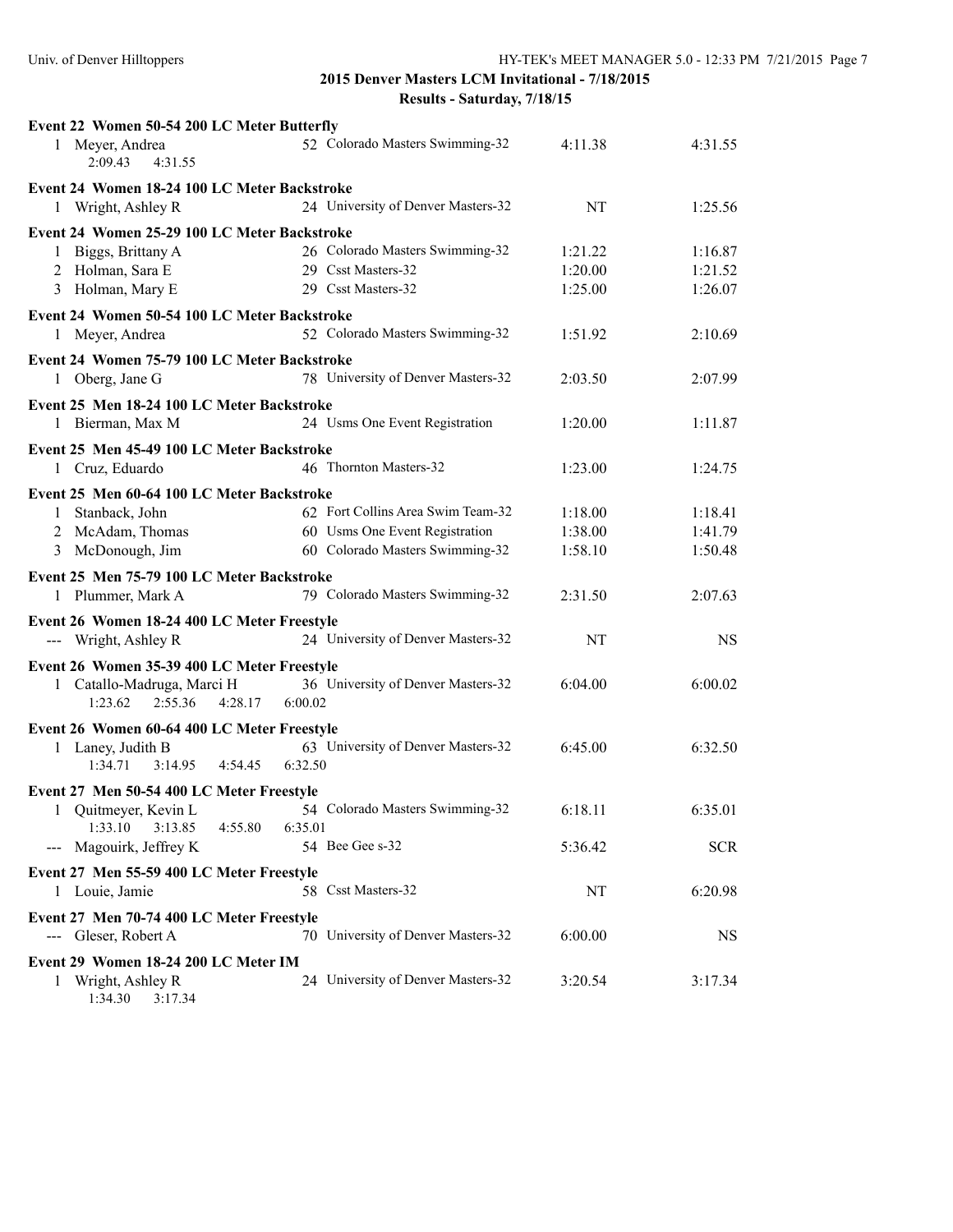| Event 29 Women 45-49 200 LC Meter IM           |                                    |         |           |
|------------------------------------------------|------------------------------------|---------|-----------|
| 1 Friedlander, Rebecca L<br>3:05.00<br>1:28.45 | 49 Colorado Masters Swimming-32    | 3:09.00 | 3:05.00   |
| Event 29 Women 50-54 200 LC Meter IM           |                                    |         |           |
| 1 Meyer, Andrea<br>2:08.85<br>4:22.56          | 52 Colorado Masters Swimming-32    | 3:59.17 | 4:22.56   |
| Event 30 Men 40-44 200 LC Meter IM             |                                    |         |           |
| 1 Hatch, Eric<br>1:22.35<br>2:56.70            | 41 Colorado Masters Swimming-32    | 2:55.48 | 2:56.70   |
| Event 30 Men 45-49 200 LC Meter IM             |                                    |         |           |
| 1 Clare, Christopher R<br>1:19.62<br>2:53.53   | 45 University of Denver Masters-32 | 2:45.53 | 2:53.53   |
| Event 30 Men 55-59 200 LC Meter IM             |                                    |         |           |
| 1 Orten, Frank<br>1:18.82<br>2:47.74           | 56 University of Denver Masters-32 | NT      | 2:47.74   |
| Event 30 Men 60-64 200 LC Meter IM             |                                    |         |           |
| 1 Parkinson, Bruce A<br>3:27.63<br>1:43.59     | 64 Fort Collins Area Swim Team-32  | 3:20.00 | 3:27.63   |
| 2 Morrison, Jeffrey W<br>1:46.58<br>3:37.13    | 60 Colorado Masters Swimming-32    | 3:38.00 | 3:37.13   |
| --- McDonough, Jim<br>1:57.03<br>DQ            | 60 Colorado Masters Swimming-32    | 3:52.77 | DQ        |
| --- Stanback, John                             | 62 Fort Collins Area Swim Team-32  | 2:52.00 | <b>NS</b> |
| Event 31 Women 18-24 100 LC Meter Freestyle    |                                    |         |           |
| 1 Booth, Kate                                  | 23 Thornton Masters-32             | 1:05.04 | 1:04.53   |
| 2 Wilson, Casey M                              | 22 Uc32-32                         | 1:08.10 | 1:07.77   |
|                                                |                                    |         |           |
| Event 31 Women 25-29 100 LC Meter Freestyle    |                                    |         |           |
|                                                |                                    |         |           |
| 1 Biggs, Brittany A                            | 26 Colorado Masters Swimming-32    | 1:10.11 | 1:04.16   |
| Event 31 Women 45-49 100 LC Meter Freestyle    |                                    |         |           |
| Becker, Natalie A<br>1                         | 45 Ppa                             | 1:19.00 | 1:21.82   |
| 2 Greene, Dana M                               | 46 Uc13-13                         | 1:33.59 | 1:50.80   |
| Event 31 Women 50-54 100 LC Meter Freestyle    |                                    |         |           |
| Eldridge, Audrey L<br>1                        | 52 Ppa                             | 1:26.50 | 1:23.97   |
|                                                |                                    |         |           |
| Event 31 Women 55-59 100 LC Meter Freestyle    |                                    |         |           |
| 1 Garnier, Kathy L                             | 55 Colorado Athletic Club-32       | 1:08.50 | 1:08.21   |
| Event 31 Women 60-64 100 LC Meter Freestyle    |                                    |         |           |
| 1 Laney, Judith B                              | 63 University of Denver Masters-32 | 1:35.00 | 1:32.92   |
| Event 32 Men 18-24 100 LC Meter Freestyle      |                                    |         |           |
| Dullea, Connor R<br>1                          | 23 Uc32-32                         | 1:00.17 | 59.24     |
| Fulcomer, Vance<br>2                           | 24 University of Denver Masters-32 | 1:03.00 | 1:07.51   |
| Bierman, Max M<br>---                          | 24 Usms One Event Registration     | 1:05.00 | NS        |
| Event 32 Men 25-29 100 LC Meter Freestyle      |                                    |         |           |
| Anderson, Brian<br>1                           | 26 Usms One Event Registration     | 52.00   | 53.87     |
| Grosser, Jacob<br>2                            | 26 Ppa                             | 56.00   | 55.01     |
| 3<br>Taylor, Dylan                             | 28 University of Denver Masters-32 | 59.62   | 1:00.45   |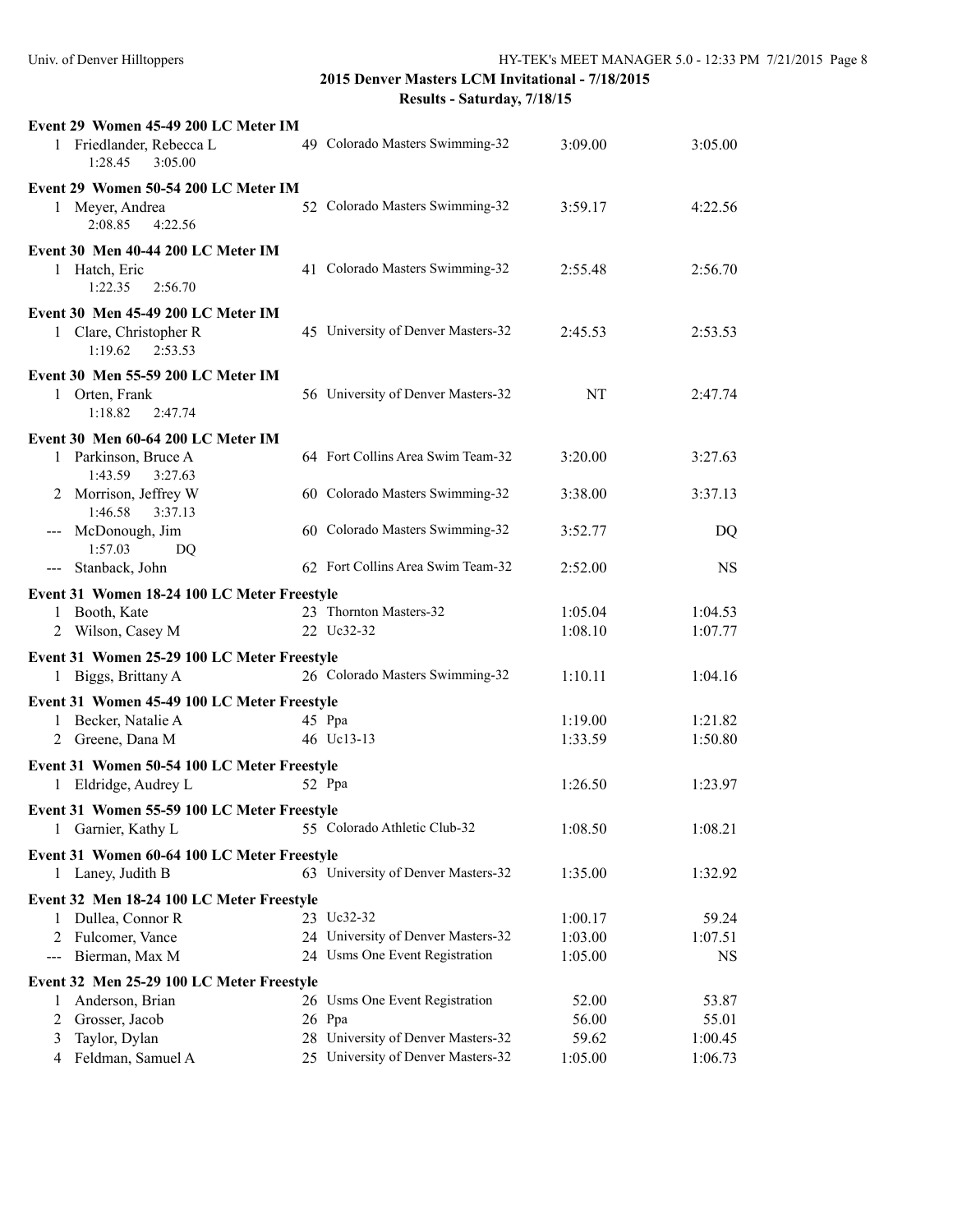|              | Event 32 Men 30-34 100 LC Meter Freestyle                      |                                    |         |           |
|--------------|----------------------------------------------------------------|------------------------------------|---------|-----------|
|              | 1 Fabiano, Enrico                                              | 30 Usms One Event Registration     | 1:10.00 | 1:10.09   |
|              | Event 32 Men 45-49 100 LC Meter Freestyle<br>1 Garland, Robert | 46 University of Denver Masters-32 | NT      | 1:00.54   |
|              | 2 Spence, Christopher M                                        | 49 Uc32-32                         | 1:04.00 | 1:08.23   |
|              | Event 32 Men 50-54 100 LC Meter Freestyle                      |                                    |         |           |
| 1            | Bingham, Frank A                                               | 50 University of Denver Masters-32 | 1:09.00 | 1:10.41   |
|              | 2 Thessin, Tyler                                               | 50 Oregon Masters-37               | 1:19.25 | 1:19.48   |
|              | 3 Kostyrka, Joel R                                             | 54 Csst Masters-32                 | 1:40.00 | 1:42.24   |
|              | Event 32 Men 55-59 100 LC Meter Freestyle                      |                                    |         |           |
|              | --- Petersen, Craig<br>False start                             | 55 University of Denver Masters-32 | 1:02.00 | DQ        |
|              | Event 32 Men 65-69 100 LC Meter Freestyle                      |                                    |         |           |
|              | 1 Abbott, William A                                            | 69 Colorado Masters Swimming-32    | 1:15.70 | 1:14.24   |
|              | 2 Vaughan, James M                                             | 69 University of Denver Masters-32 | 1:25.92 | 1:20.89   |
|              | Event 32 Men 70-74 100 LC Meter Freestyle                      |                                    |         |           |
|              | 1 Abrahams, Richard T                                          | 70 Colorado Masters Swimming-32    | 1:06.00 | 1:06.80   |
|              | 2 Gleser, Robert A                                             | 70 University of Denver Masters-32 | 1:14.00 | 1:19.32   |
|              | Event 32 Men 75-79 100 LC Meter Freestyle                      |                                    |         |           |
|              | 1 Plummer, Mark A                                              | 79 Colorado Masters Swimming-32    | 1:38.43 | 1:36.35   |
|              | Event 33 Women 40-44 200 LC Meter Breaststroke                 |                                    |         |           |
| 1            | Melrose, Heather M<br>3:45.72<br>1:49.60                       | 42 Colorado Masters Swimming-32    | 3:34.62 | 3:45.72   |
|              | Event 33 Women 75-79 200 LC Meter Breaststroke                 |                                    |         |           |
|              | --- Oberg, Jane G                                              | 78 University of Denver Masters-32 | NT      | <b>NS</b> |
|              | Event 34 Men 25-29 200 LC Meter Breaststroke                   |                                    |         |           |
|              | 1 Ganiyev, Doston<br>1:32.18<br>3:10.65                        | 28 University of Denver Masters-32 | 3:20.00 | 3:10.65   |
|              | Event 34 Men 40-44 200 LC Meter Breaststroke                   |                                    |         |           |
|              | 1 Hatch, Eric<br>1:42.30<br>3:33.24                            | 41 Colorado Masters Swimming-32    | 3:29.85 | 3:33.24   |
|              | Event 34 Men 50-54 200 LC Meter Breaststroke                   |                                    |         |           |
| 1            | Coveney, Christopher M<br>1:14.64<br>2:39.46                   | 53 Lafayette Masters-32            | 2:37.20 | 2:39.46   |
| 2            | Jimenez, Ignacio<br>1:19.98<br>2:46.70                         | 50 Colorado Masters Swimming-32    | 2:40.00 | 2:46.70   |
| 3            | Thessin, Tyler<br>1:30.21<br>3:21.04                           | 50 Oregon Masters-37               | 3:17.70 | 3:21.04   |
|              | Event 34 Men 55-59 200 LC Meter Breaststroke                   |                                    |         |           |
| $\mathbf{1}$ | Scott, Greg C<br>1:24.76<br>2:52.61                            | 56 Colorado Masters Swimming-32    | 2:50.00 | 2:52.61   |
|              | 2 Louie, Jamie<br>1:36.12<br>3:16.58                           | 58 Csst Masters-32                 | 3:14.00 | 3:16.58   |
|              | Event 34 Men 60-64 200 LC Meter Breaststroke                   |                                    |         |           |
|              | 1 McAdam, Thomas                                               | 60 Usms One Event Registration     | 3:37.00 | 3:40.45   |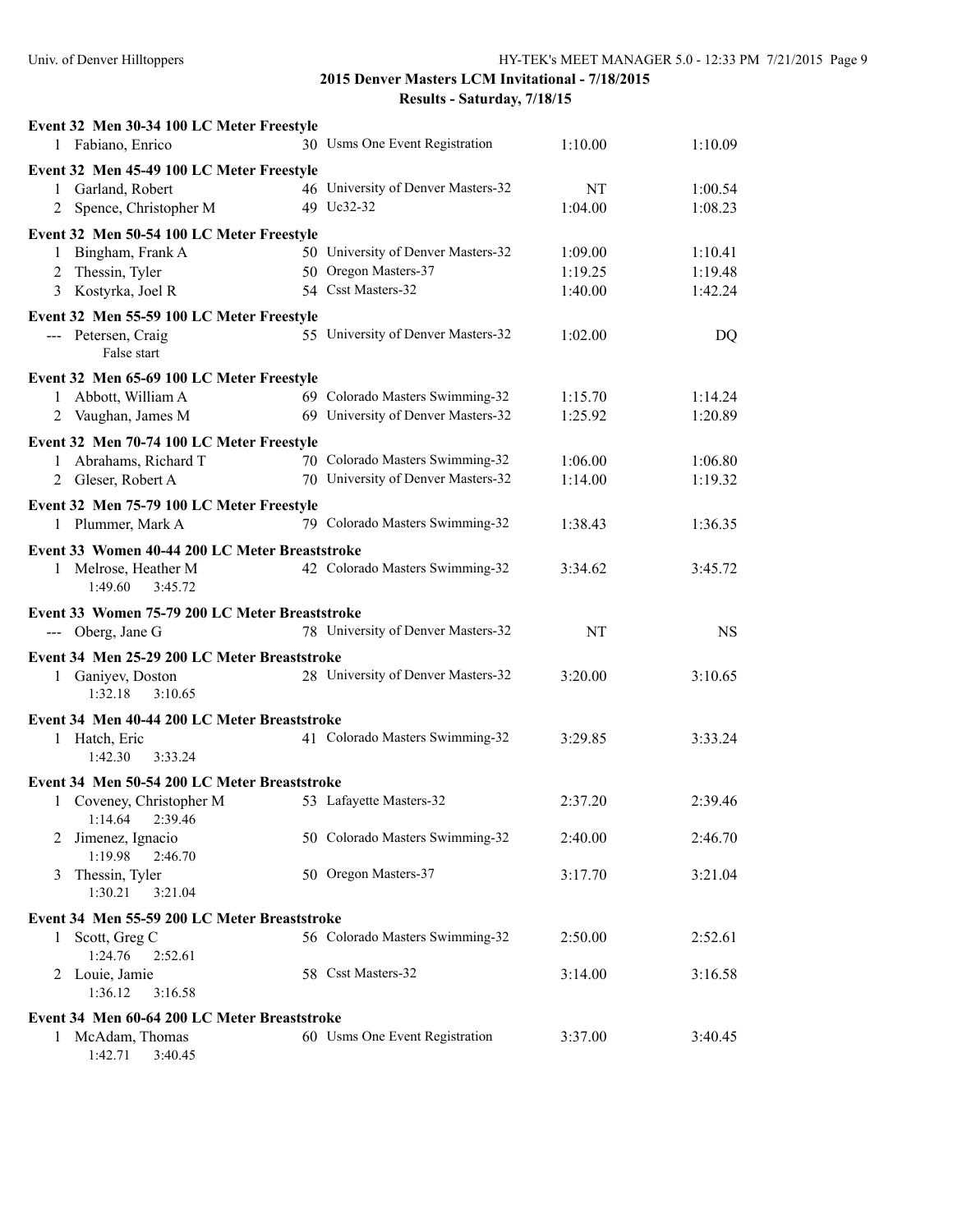| (Event 34 Men 60-64 200 LC Meter Breaststroke) |                                           |          |            |
|------------------------------------------------|-------------------------------------------|----------|------------|
| --- Parkinson, Bruce A                         | 64 Fort Collins Area Swim Team-32         | 3:30.00  | <b>NS</b>  |
| Event 34 Men 65-69 200 LC Meter Breaststroke   |                                           |          |            |
| 1 Carney, Kent<br>1:33.83<br>3:19.82           | 68 Ever                                   | 3:30.00  | 3:19.82    |
|                                                |                                           |          |            |
| Event 34 Men 70-74 200 LC Meter Breaststroke   |                                           |          |            |
| 1 Molnar, Ronald A<br>3:57.83<br>1:56.86       | 73 Fort Collins Area Swim Team-32         | 3:45.01  | 3:57.83    |
| Event 35 Women 18-24 50 LC Meter Butterfly     |                                           |          |            |
| 1 Booth, Kate                                  | 23 Thornton Masters-32                    | 32.04    | 32.76      |
| 2 Wilson, Casey M                              | 22 Uc32-32                                | 34.54    | 33.18      |
| --- Wright, Ashley R                           | 24 University of Denver Masters-32        | 39.11    | <b>NS</b>  |
| Event 35 Women 25-29 50 LC Meter Butterfly     |                                           |          |            |
| 1 Biggs, Brittany A                            | 26 Colorado Masters Swimming-32           | 35.55    | 31.84      |
| Event 35 Women 45-49 50 LC Meter Butterfly     |                                           |          |            |
| 1 Becker, Natalie A                            | 45 Ppa                                    | 40.25    | 40.83      |
| Event 36 Men 18-24 50 LC Meter Butterfly       |                                           |          |            |
| --- Bierman, Max M                             | 24 Usms One Event Registration            | 30.00    | <b>NS</b>  |
| Event 36 Men 25-29 50 LC Meter Butterfly       |                                           |          |            |
| 1 Anderson, Brian                              | 26 Usms One Event Registration            | 27.00    | 26.48      |
| 2 Feldman, Samuel A                            | 25 University of Denver Masters-32        | 30.00    | 33.57      |
|                                                |                                           |          |            |
| Event 36 Men 30-34 50 LC Meter Butterfly       |                                           |          |            |
| 1 Bergford, Brian                              | 33 Thornton Masters-32                    | 34.00    | 33.64      |
| Event 36 Men 45-49 50 LC Meter Butterfly       |                                           |          |            |
| --- Spence, Christopher M                      | 49 Uc32-32                                | 50.00    | <b>SCR</b> |
| Event 36 Men 50-54 50 LC Meter Butterfly       |                                           |          |            |
| 1 Nielsen, Richard L                           | 51 University of Denver Masters-32        | 35.00    | 35.59      |
| Event 36 Men 55-59 50 LC Meter Butterfly       |                                           |          |            |
| 1 Orten, Frank                                 | 56 University of Denver Masters-32        | NT       | 32.76      |
| Event 36 Men 60-64 50 LC Meter Butterfly       |                                           |          |            |
| 1 Morrison, Jeffrey W                          | 60 Colorado Masters Swimming-32           | 41.00    | 42.95      |
| 2 McDonough, Jim                               | 60 Colorado Masters Swimming-32           | 51.67    | 51.86      |
| Event 36 Men 65-69 50 LC Meter Butterfly       |                                           |          |            |
| --- Abbott, William A                          | 69 Colorado Masters Swimming-32           | 40.00    | <b>NS</b>  |
|                                                |                                           |          |            |
| Event 36 Men 75-79 50 LC Meter Butterfly       |                                           |          |            |
| --- Plummer, Mark A                            | 79 Colorado Masters Swimming-32           | 1:08.15  | <b>NS</b>  |
| Event 37 Women 35-39 800 LC Meter Freestyle    |                                           |          |            |
| 1 Catallo-Madruga, Marci H                     | 36 University of Denver Masters-32        | 11:54.73 | 12:26.65   |
| 1:26.70<br>3:00.17<br>4:34.84                  | 6:09.41<br>7:44.01<br>9:19.21<br>10:54.42 | 12:26.65 |            |
| Event 38 Men 45-49 800 LC Meter Freestyle      |                                           |          |            |
| --- Cruz, Eduardo                              | 46 Thornton Masters-32                    | 11:37.00 | <b>NS</b>  |
| Event 38 Men 60-64 800 LC Meter Freestyle      |                                           |          |            |
| --- McDonough, Jim                             | 60 Colorado Masters Swimming-32           | 14:00.00 | NS.        |